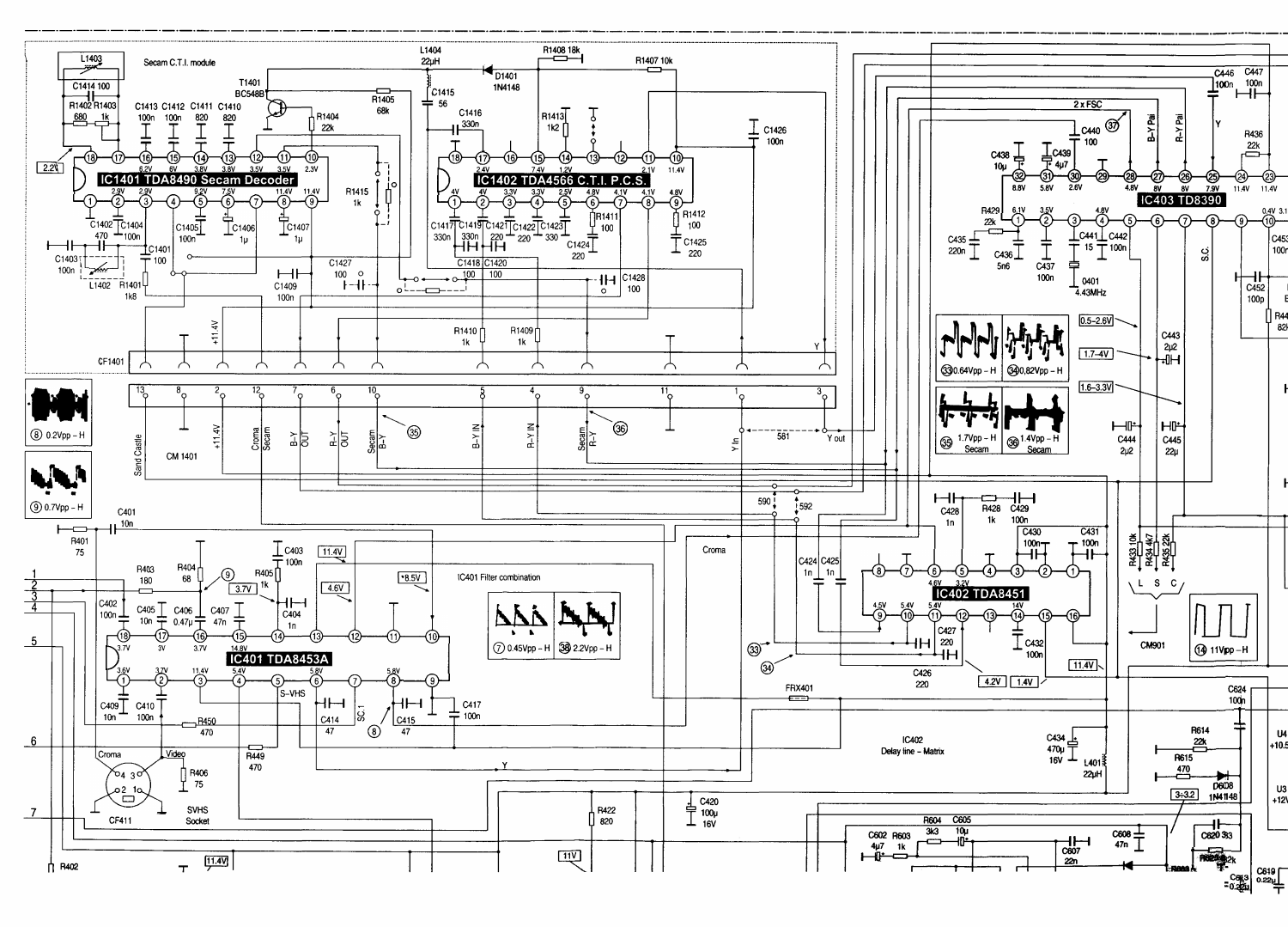



| 18 |  |  |  |
|----|--|--|--|
|    |  |  |  |
| 19 |  |  |  |
| 20 |  |  |  |
| 21 |  |  |  |
| 22 |  |  |  |
|    |  |  |  |